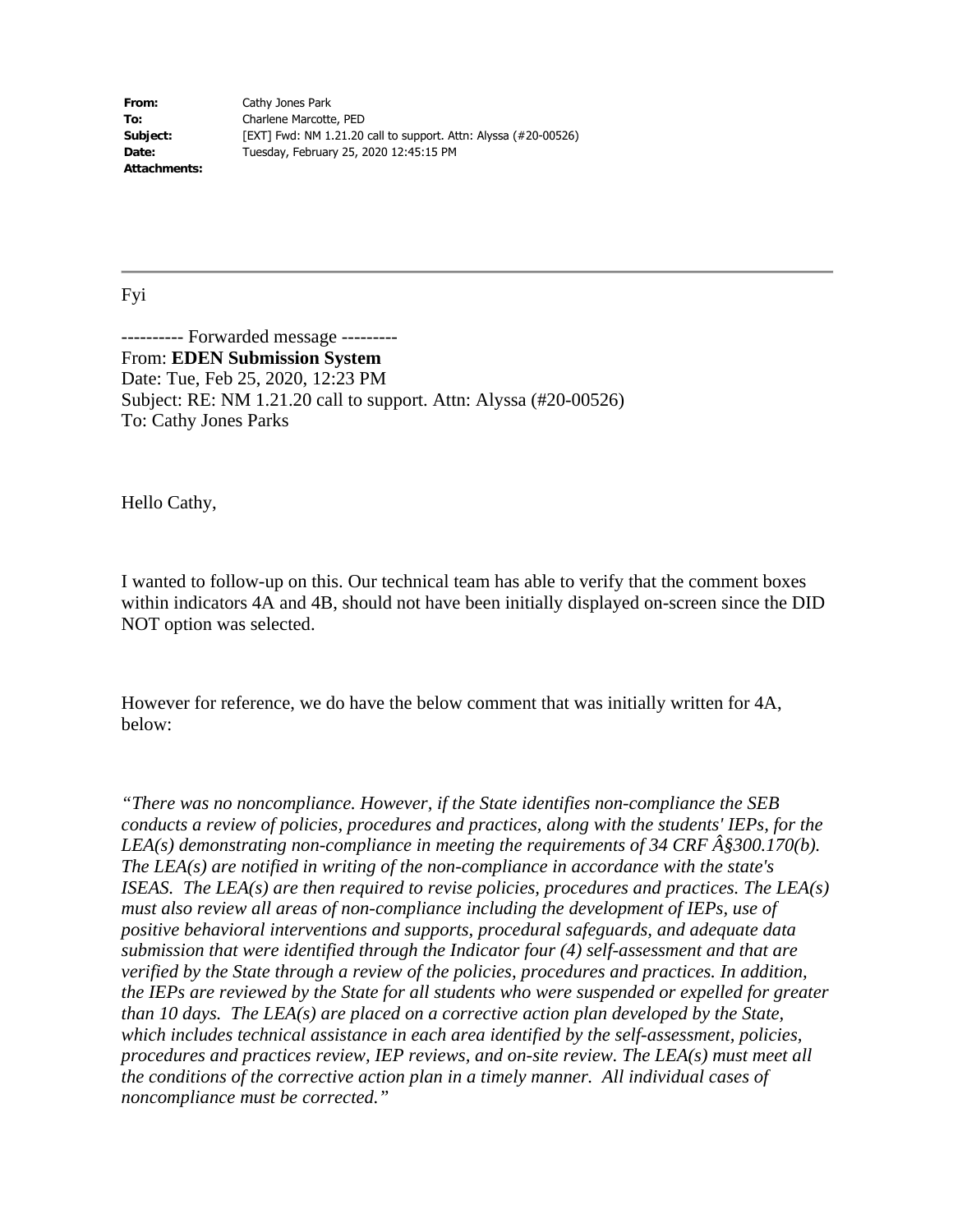You can include this comment in a separate space during the clarification period or provide this to your state lead. Or, you can disregard if it is not needed. I also have 4B's comment attached to this email.

Please let me know if you have any additional questions or concerns! Your ticket (#20-00526) has been placed in a closed status. If your request has not been completed to your satisfaction, please reply to this e-mail within 3 business days and your ticket will be re-opened and your assigned technician will contact you.

Thank you,

PSC

Alyssa Schardong

ED*Facts* Partner Support Center Telephone: 877-457-3336 (877-HLP-EDEN) Federal Relay Service: 800-877-0996 (Voice/TTY) /

**From:** Cathy Jones Parks **Sent:** Thursday, January 30, 2020 5:59 PM **To:** EDEN Submission System

**Subject:** Re: NM 1.21.20 call to support. Attn: Alyssa (#20-00526)

Thank you for the update.

On Thu, Jan 30, 2020, 3:56 PM EDEN Submission System wrote:

Hello Cathy,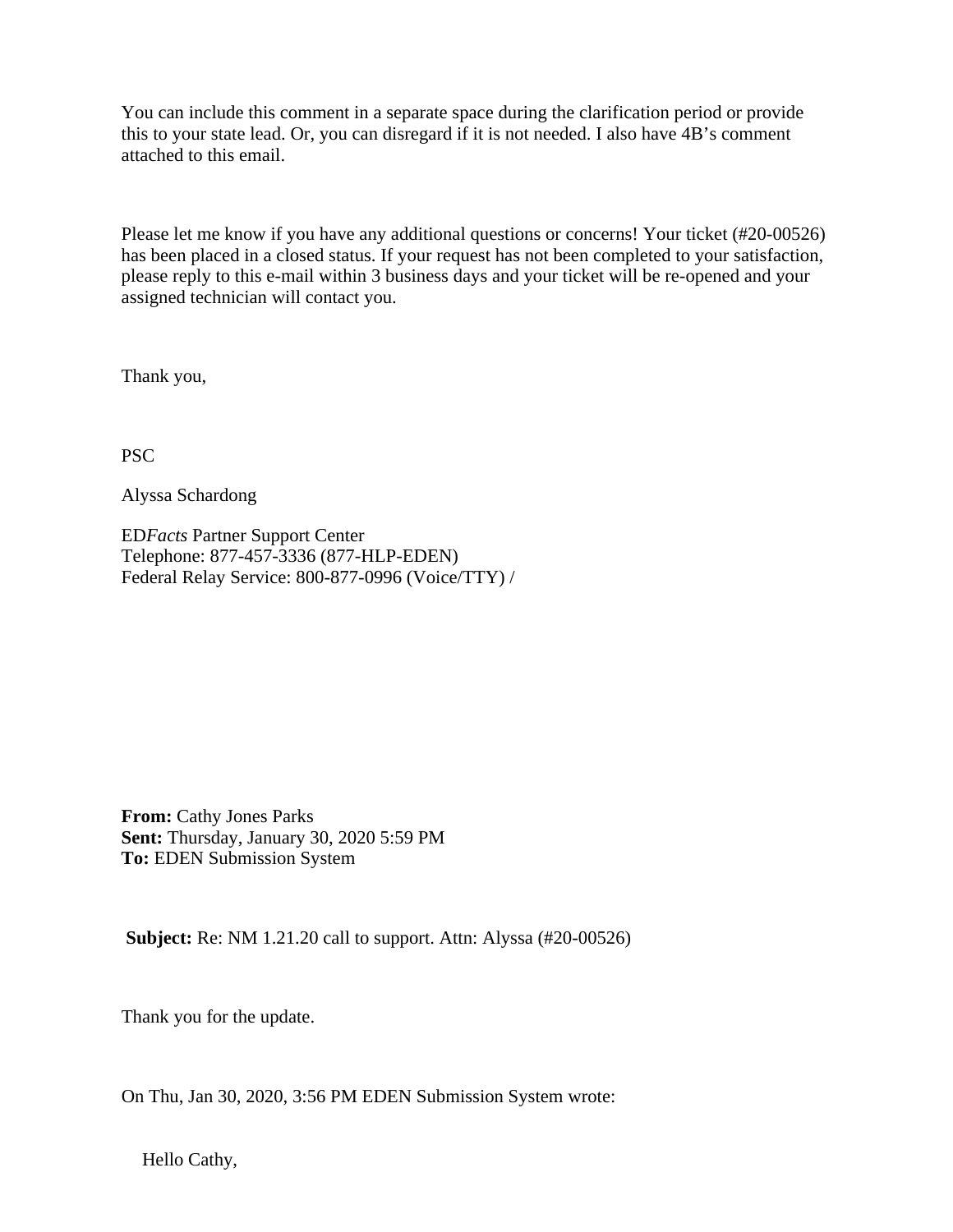Thank you for this update. We did hear back from our technical team as well, that the missing information is now resolved, so I am happy to hear you see it.

Regarding 4A and 4B, I have this escalated to our technical team so they may review! I will be in touch as soon as I have any further information.

Thank you,

PSC

Alyssa Schardong

ED*Facts* Partner Support Center Telephone: 877-457-3336 (877-HLP-EDEN) Federal Relay Service: 800-877-0996 (Voice/TTY)

**From:** Cathy Jones Parks **Sent:** Wednesday, January 29, 2020 2:45 PM **To:** EDEN Submission System **Subject:** Re: NM 1.21.20 call to support. Attn: Alyssa (#20-00526)

Alyssa,

I ran a report today and it looks like the missing information is now printing to the report. Thank you.

I do want to report one more area, but I think it is a non-issue. But, to be sure, I am reporting issue.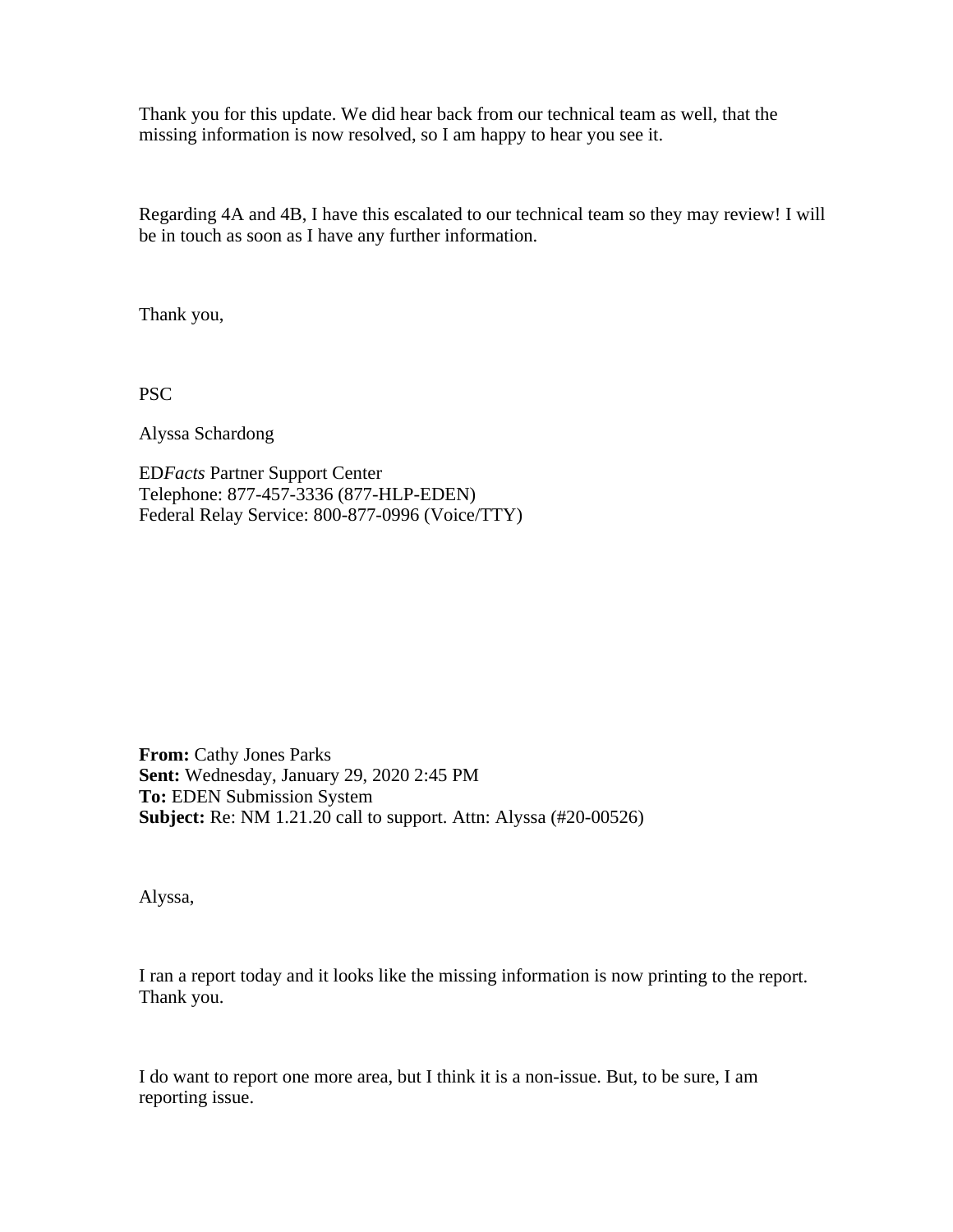For 4A and 4B, NM had no districts identified with non-compliance this year. In EMAPS system, we've check the button for State DID NOT identify compliance. When I originally entered that data a text box populated to describe how state ensured that policies and procedures were reviewed... to which I had narrative. It is not printing to the report. BUT, I don't believe it is required to since we did not have any non compliance identified. The textbox might have opened up early on before maintenance happened and the narrative we entered is still there.

Please let me know if there is anything further you need from me. Again, I think this is a non-issue but just want to be certain. Thank you. Cathy

Screenshots and report from today attached.

On Mon, Jan 27, 2020 at 9:21 AM Cathy Jones Parks wrote:

Alyssa,

Thank you for visiting with me this morning. I am attaching the screenshots I referenced during our call which show that we have data saved and entered in Indicators 4A, 4B, 11, 12 and 13 and that that same data is not populating to the printout. I've also attached a copy of the printout which is highlighted to show where that data should be showing up. The concerns are specific to the continuing non-compliance prior to FFY 2017 sections.

We also have items that are showing up with XXX (see highlighted area in Indicator 2, where there is no data in the system, so I am anticipating that when it goes to pdf because that is a non response item, they will not show up?

Thanks. Cathy

On Sat, Jan 25, 2020 at 7:09 PM Cathy Jones Parks wrote:

Alyssa,

I just want to be clear in my understanding that where we are having XXX in the Word printout, we have entered data into those boxes already. Am I understanding correctly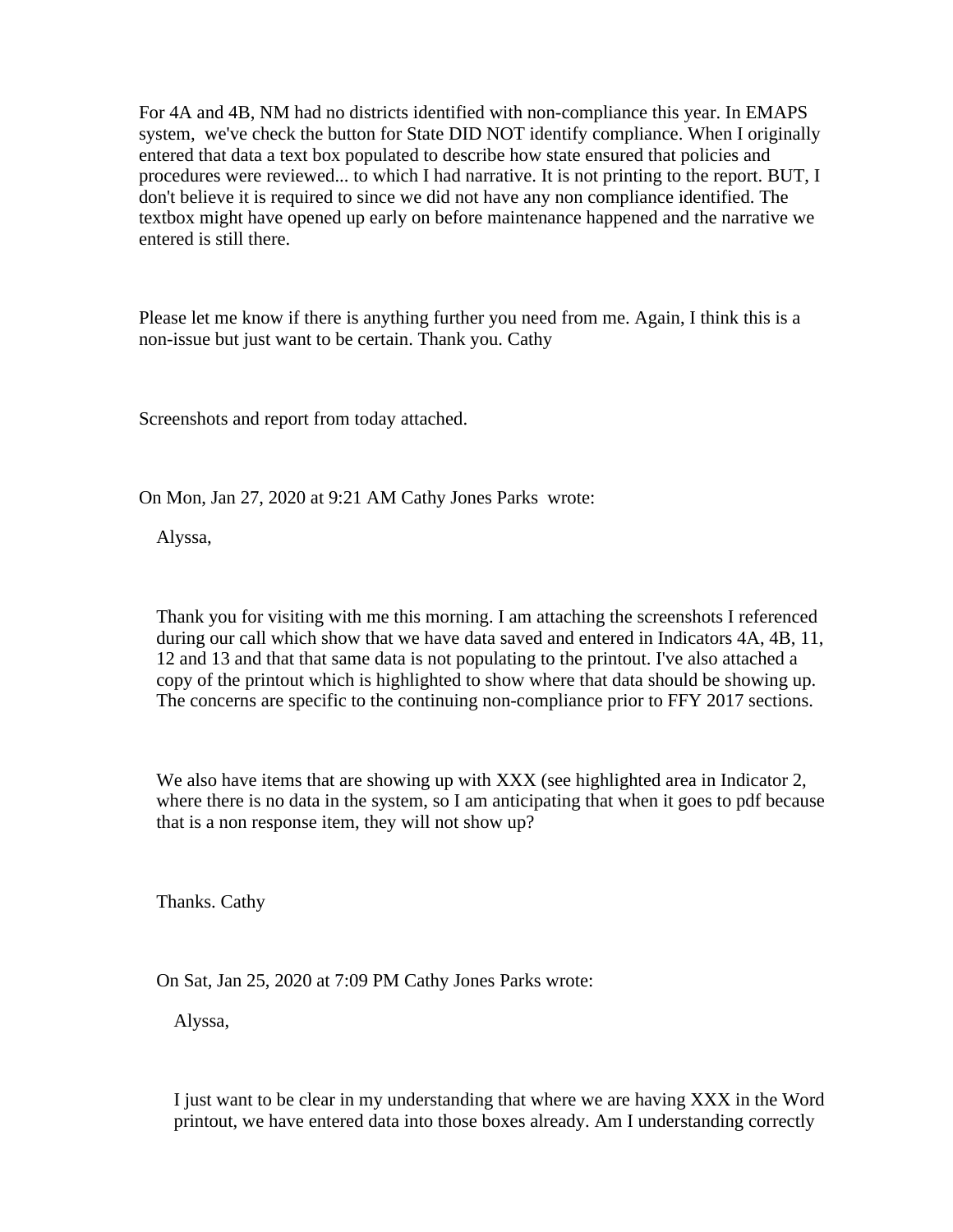that those XXX will be replaced with the data that has already been entered. I am concerned because we have some boxes that the narrative is printing out and then we have other boxes that continue with the XXX, even though there is narrative in the system. We also have some areas that are populating with XXX's that are not areas where we will be entering any data.

Please confirm that those areas that have narrative entered, and that are populating with XXX's, will have narrative once they got to pdf? Thank you. Cathy

On Thu, Jan 23, 2020 at 1:00 PM EDEN Submission System

Hello Cathy,

I wanted to update you for both of these items. Per the broadcast that was recently sent out, the target calculations for Indicator 15 have now been updated, and the targets should now display as "Met Target".

In addition, regarding the X's that are appearing throughout the Word document for the various indicators you mentioned, this is as expected. The final PDF version of your SPP/APR will not have these X's. They will be removed and only your entered data/indicators/sections will be displayed!

If you have any additional questions or concerns, please let me know.

Your ticket (#20-00526) has been placed in a closed status. If your request has not been completed to your satisfaction, please reply to this e-mail within 3 business days and your ticket will be re-opened and your assigned technician will contact you.

To provide feedback on your service experience with this ticket, please go to

Thank you!

PSC

Alyssa Schardong

ED*Facts* Partner Support Center Telephone: 877-457-3336 (877-HLP-EDEN)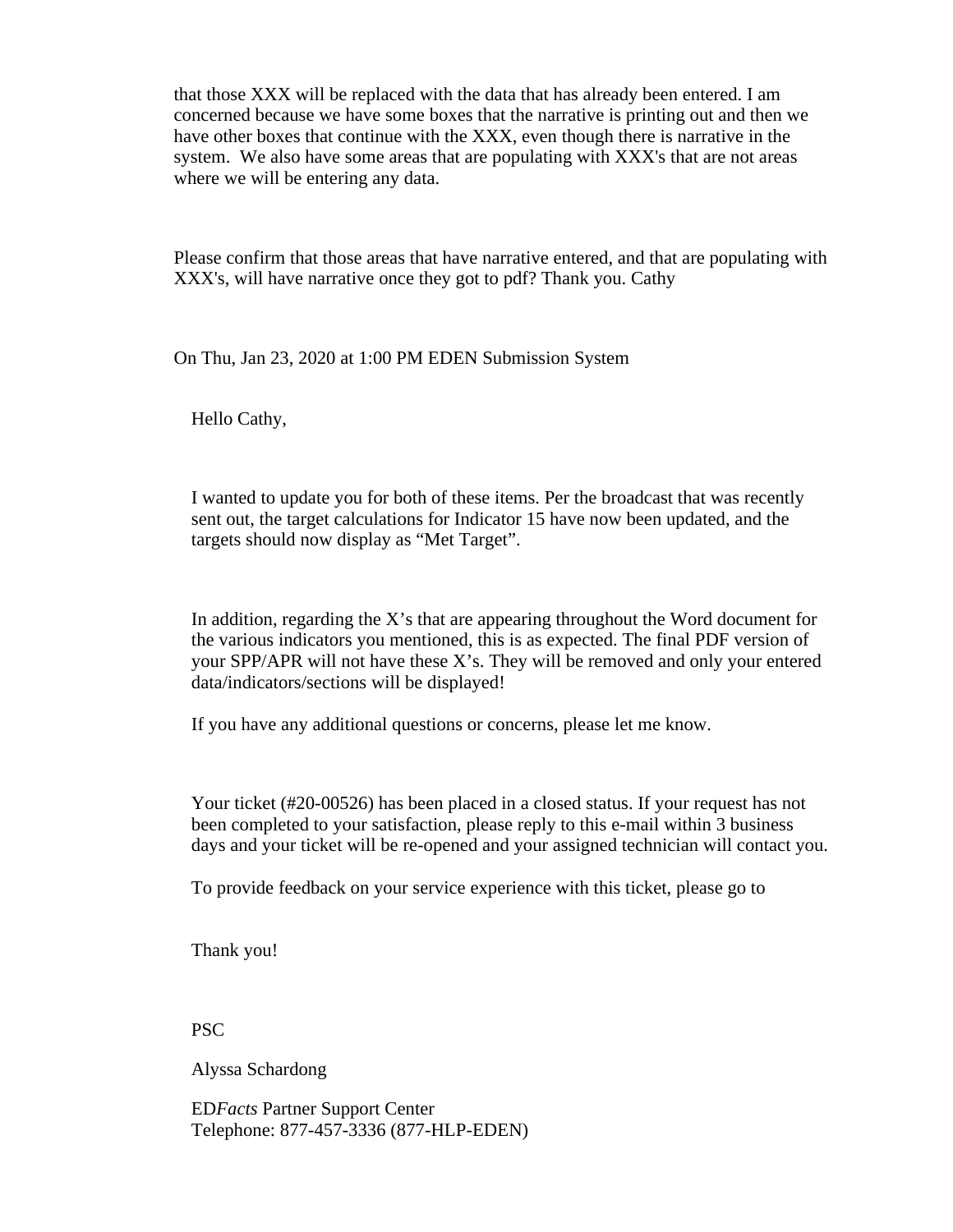Federal Relay Service: 800-877-0996 (Voice/TTY)

**From:** Cathy Jones Parks **Sent:** Tuesday, January 21, 2020 4:44 PM **To:** EDEN Submission System **Subject:** Re: NM 1.21.20 call to support. Attn: Alyssa

Thank you Alyssa. Your response is appreciated. Cathy

On Tue, Jan 21, 2020 at 2:36 PM EDEN Submission System wrote:

Hello Cathy,

Thank you very much for this information! I was able to research your state's Indicator 15 and this has been previously escalated to the Program Office. Currently, we are awaiting their response. We are also awaiting a response from our technical team in regards to the other question/issue you noted regarding x's appearing in your Word printout.

Once we hear a response back for either, I will be sure to follow-up with you with that information! For your reference, I am tracking both of these issues for you in ticket #20-00526.

Thank you,

PSC

Alyssa Schardong

ED*Facts* Partner Support Center Telephone: 877-457-3336 (877-HLP-EDEN) Federal Relay Service: 800-877-0996 (Voice/TTY)